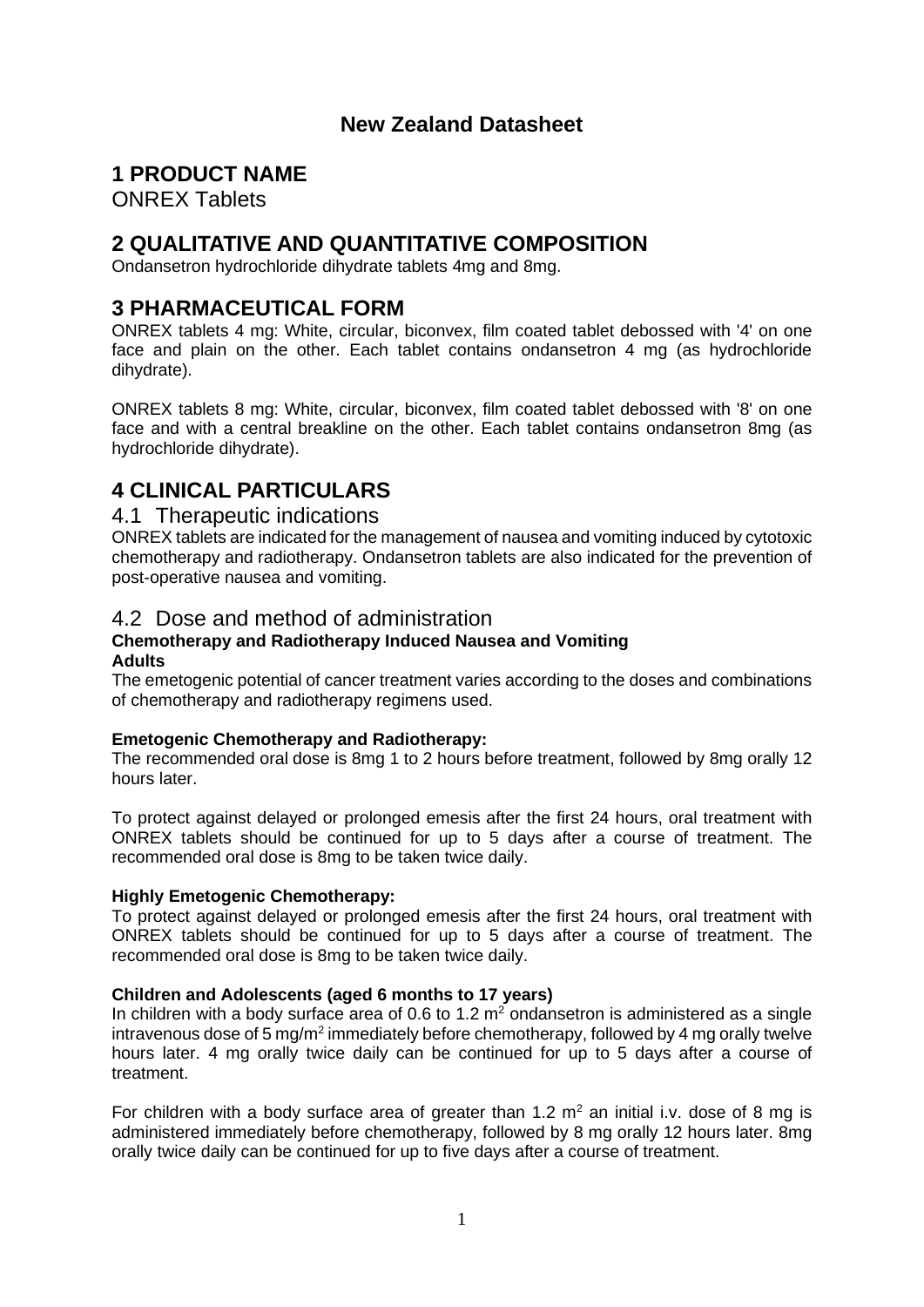Alternatively, in children aged 6 months or older, ondansetron is administered as a single i.v. dose of 0.15 mg/kg (not to exceed 8mg) immediately before chemotherapy. This dose may be repeated every four hours for a total of three doses. 4 mg orally twice daily can be continued for up to five days after a course of treatment. Adult doses must not be exceeded.

### **Elderly**

ONREX tablets are well tolerated by patients over 65 years and no alteration of dosage, dosing frequency or route of administration are required.

#### **Post-Operative Nausea and Vomiting Adults**

For prevention of post-operative nausea and vomiting, the recommended oral dose is 16mg given one hour prior to anaesthesia.

For treatment of established post-operative nausea and vomiting ondansetron administration by injection is recommended.

### **Children and Adolescents (aged 1 month to 17 years)**

No studies have been conducted on the use of orally administered ondansetron in the prevention or treatment of post-operative nausea and vomiting, ondansetron may be administered by slow intravenous injection.

### **Elderly**

There is limited experience in the use of ONREX tablets in the prevention and treatment of post-operative nausea and vomiting in the elderly, however ONREX tablets are well tolerated in patients over 65 years receiving chemotherapy.

### **Patients with renal impairment**

No alteration of daily dosage or frequency of dosing, or route of administration are required.

#### **Patients with hepatic impairment**

Clearance of ondansetron is significantly reduced and serum half-life significantly prolonged in subjects with moderate or severe impairment of hepatic function. In such patients a total daily dose of 8mg should not be exceeded.

#### **Patients with poor sparteine/debrisoquine metabolism**

The elimination half-life of ondansetron is not altered in subjects classified as poor metabolisers of sparteine and debrisoquine. Consequently, in such patients repeat dosing will give drug exposure levels no different from those of the general population. No alteration of daily dosage or frequency of dosing are required.

### 4.3 Contraindications

Hypersensitivity to any component of the preparation.

### 4.4 Special warnings and precautions for use

Hypersensitivity reactions have been reported in patients who have exhibited hypersensitivity to other selective 5HT3 receptor antagonists.

Very rarely and predominantly with intravenous ondansetron, transient ECG changes including QT interval prolongation have been reported.

As ondansetron is known to increase large bowel transit time, patients with signs of subacute intestinal obstruction should be monitored following administration.

4.5 Interaction with other medicines and other forms of interaction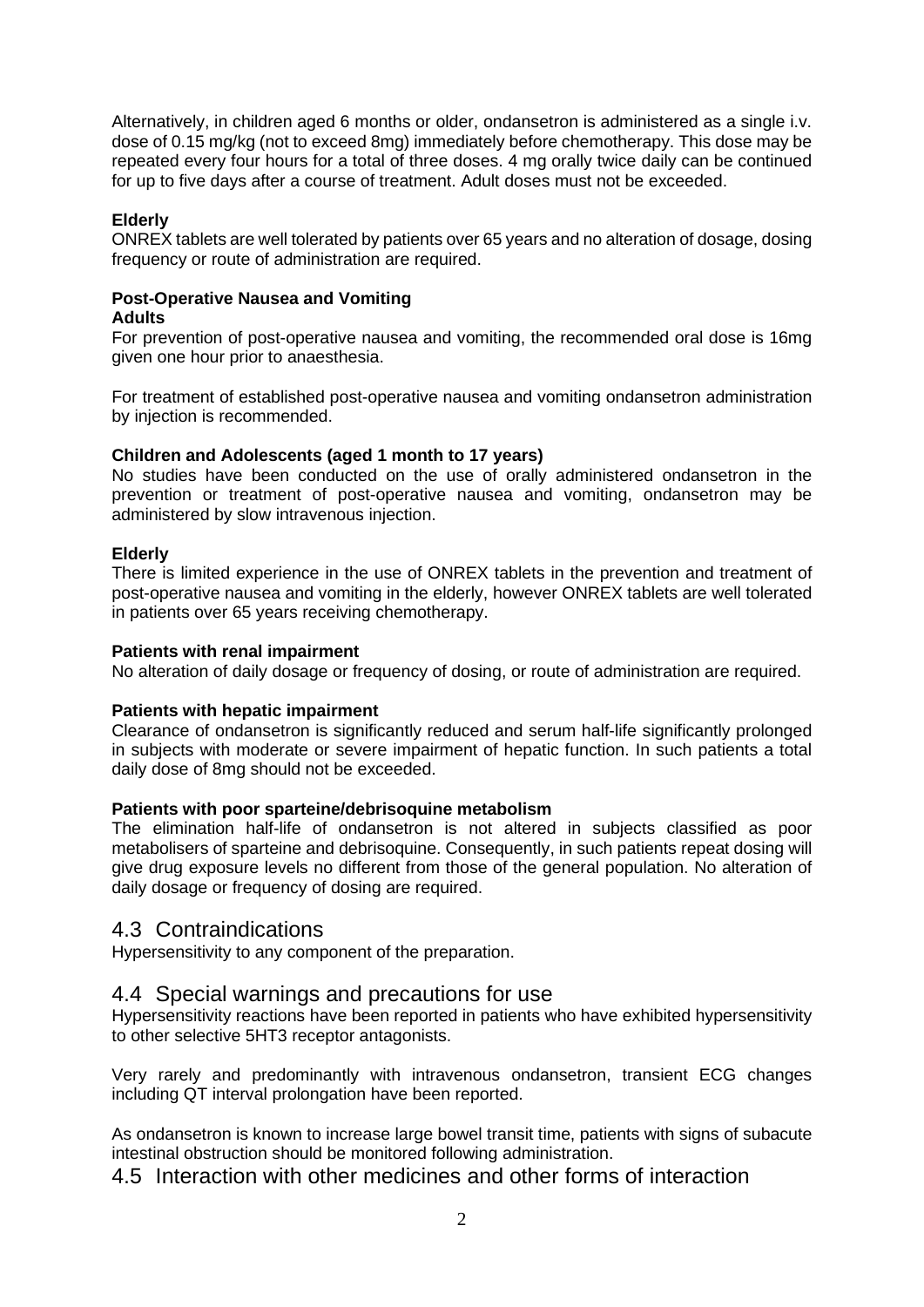There is no evidence that ondansetron either induces or inhibits the metabolism of other drugs commonly co-administered with it. Specific studies have shown that there are no pharmacokinetic interactions when ondansetron is administered with alcohol, temazepam, frusemide, tramadol or propofol.

Ondansetron is metabolised by multiple hepatic cytochrome P-450 enzymes: CYP3A4, CYP2D6 and CYP1A2. Due to the multiplicity of metabolic enzymes capable of metabolising ondansetron, enzyme inhibition or reduced activity of one enzyme (e.g. CYP2D6 genetic deficiency) is normally compensated by other enzymes and should result in little or no significant change in overall ondansetron clearance or dose requirement.

### **Phenytoin, Carbamazepine and Rifampicin**

In patients treated with potent inducers of CYP3A4 (i.e. phenytoin, carbamazepine, and rifampicin), the oral clearance of ondansetron was increased and ondansetron blood concentrations were decreased.

### **Tramadol**

Data from small studies indicate that ondansetron may reduce the analgesic effect of tramadol.

### 4.6 Fertility, pregnancy and lactation

### **Pregnancy**

The safety of ondansetron for use in human pregnancy has not been established. Evaluation of experimental animal studies does not indicate direct or indirect harmful effects with respect to the development of the embryo, or foetus, the course of gestation and peri- and post-natal development. However, as animal studies are not always predictive of human response the use of ondansetron in pregnancy is not recommended.

### **Breast feeding**

Tests have shown that ondansetron passes into the milk of lactating animals. It is therefore recommended that mothers receiving ondansetron should not breast-feed their babies.

### 4.7 Effects on ability to drive and use machines

In psychomotor testing ondansetron does not impair performance nor cause sedation.

### 4.8 Undesirable effects

Adverse events are listed below by system organ class and frequency. Frequencies are defined as: very common ( $\geq 1/10$ ), common ( $\geq 1/100$  and <1/10), uncommon ( $\geq 1/1000$  and  $\leq$ 1/100), rare ( $\geq$ 1/10,000 and  $\leq$ 1/1000) and very rare ( $\leq$ 1/10,000) including isolated reports. Very common, common and uncommon events were generally determined from clinical trial data. The incidence in placebo was taken into account. Rare and very rare events were generally determined from post-marketing spontaneous data.

The following frequencies are estimated at the standard recommended doses of ondansetron according to indication and formulation.

### **Immune system disorders**

*Rare*: Immediate hypersensitivity reactions sometimes severe, including anaphylaxis.

### **Nervous system disorders**

*Very common*: Headache.

*Uncommon*: Seizures, movement disorders (including extrapyramidal reactions such as oculogyric crisis, dystonic reactions and dyskinesia have been observed without definitive evidence of persistent clinical sequelae).

*Rare:* Dizziness during rapid i.v. administration.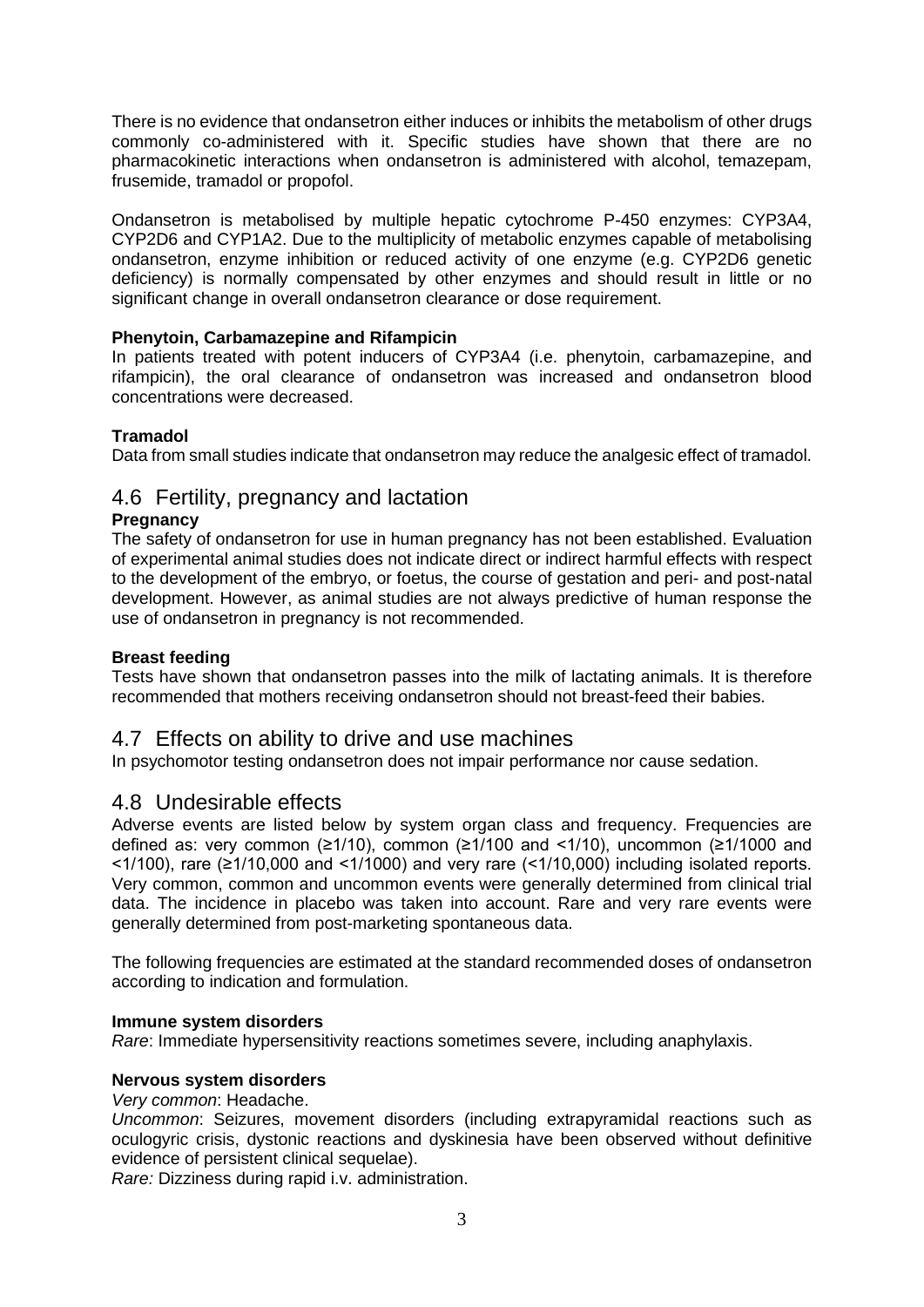### **Eye disorders**

*Rare*: Transient visual disturbances (eg. blurred vision) predominantly during i.v. administration.

*Very rare*: transient blindness predominantly during intravenous administration.

The majority of the blindness cases reported resolved within 20 minutes. Most patients had received chemotherapeutic agents, which included cisplatin. Some cases of transient blindness were reported as cortical in origin.

#### **Cardiac disorders**

*Uncommon*: Arrhythmias, chest pain, with or without ST segment depression, bradycardia.

#### **Vascular disorders**

*Common*: Sensation of warmth or flushing. *Uncommon*: Hypotension.

### **Respiratory, thoracic and mediastinal disorders**

*Uncommon*: Hiccups.

### **Gastrointestinal disorders**

*Common*: Constipation.

### **Hepatobiliary disorders**

*Uncommon*: Asymptomatic increases in liver function tests#. #These events were observed commonly in patients receiving chemotherapy with cisplatin.

### **General disorders and administration site conditions**

*Common*: Local i.v. injection site reactions.

#### **Reporting of suspected adverse reactions**

Reporting suspected adverse reactions after authorisation of the medicine is important. It allows continued monitoring of the benefit/risk balance of the medicine. Healthcare professionals are asked to report any suspected adverse reactions https://nzphvc.otago.ac.nz/reporting/.

### 4.9 Overdose

There is limited experience of ondansetron overdose. In the majority of cases symptoms were similar to those already reported in patients receiving recommended doses. (See Adverse Effects). There is no specific antidote for ondansetron, therefore in cases of suspected overdose, symptomatic and supportive therapy should be given as appropriate.

The use of ipecacuanha to treat overdose with ondansetron is not recommended as patients are unlikely to respond due to the anti-emetic action of Ondansetron itself.

For advice on the management of overdose please contact the National Poisons Centre on 0800 POISON (0800 764766).

### **5 PHARMACOLOGICAL PROPERTIES**

### 5.1 Pharmacodynamic properties

Pharmacotherapeutic group: Anti-emetics and anti-nauseants, Serotonin (5-HT3) antagonists. ATC Code: A04AA01

Ondansetron is a potent, highly selective 5HT3 receptor-antagonist. Its precise mode of action in the control of nausea and vomiting is not known. Chemotherapeutic agents and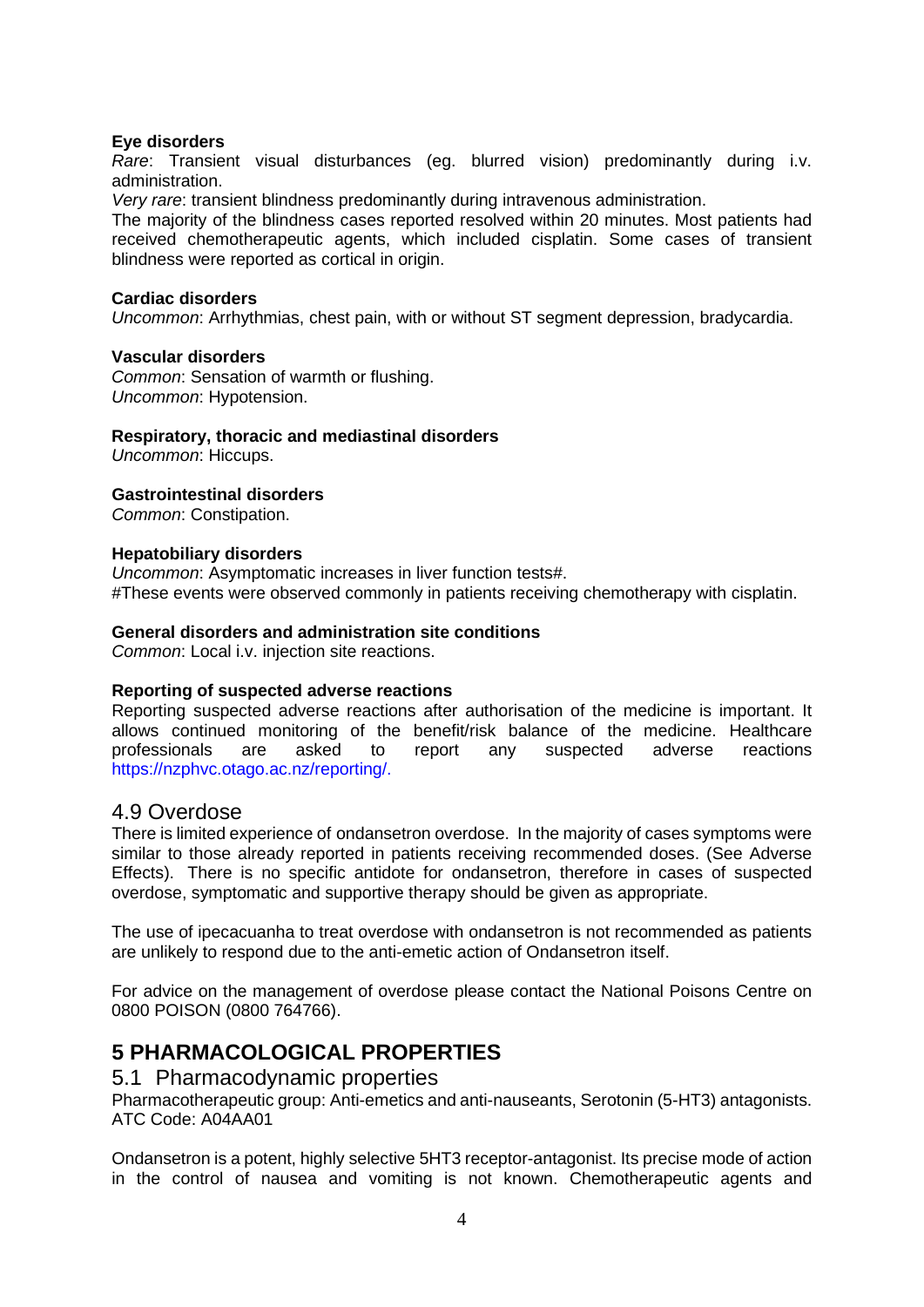radiotherapy may cause release of 5HT in the small intestine initiating a vomiting reflex by activating vagal afferents via 5HT3 receptors. Ondansetron blocks the initiation of this reflex.

Activation of vagal afferents may also cause a release of 5HT in the area postrema, located on the floor of the fourth ventricle, and this may also promote emesis through a central mechanism. Thus, the effect of ondansetron in the management of the nausea and vomiting induced by cytotoxic chemotherapy and radiotherapy is probably due to antagonism of 5HT3 receptors on neurons located both in the peripheral and central nervous system. The mechanisms of action in post-operative nausea and vomiting are not known but there may be common pathways with cytotoxic induced nausea and vomiting.

Ondansetron does not alter plasma prolactin concentrations.

### 5.2 Pharmacokinetic properties

Following oral administration, ondansetron is passively and completely absorbed from the gastrointestinal tract and undergoes first pass metabolism. Peak plasma concentrations are attained approximately 1.5 hours after dosing. For doses above 8mg, the increase in ondansetron systemic exposure with dose is greater than proportional; this may reflect some reduction in first pass metabolism at higher oral doses.

Bioavailability is slightly enhanced by the presence of food but unaffected by antacids. The disposition of ondansetron following oral, intramuscular or intravenous dosing is similar with a terminal elimination half life of about 3 hours and steady state volume of distribution of about 140L. Ondansetron is not highly protein bound (70-76%). Ondansetron is cleared from the systemic circulation predominantly by hepatic metabolism through multiple enzymatic pathways. Less than 5% of the absorbed dose is excreted unchanged in the urine. The absence of the enzyme CYP2D6 (the debrisoquine polymorphism) has no effect on ondansetron's pharmacokinetics. The pharmacokinetic properties of ondansetron are unchanged on repeat dosing. Studies in healthy elderly volunteers have shown slight, but clinically insignificant, age-related increases in both oral bioavailability and half-life of ondansetron.

Gender differences were shown in the disposition of ondansetron, with females having a greater rate and extent of absorption following an oral dose and reduced systemic clearance and volume of distribution (adjusted for weight).

In a clinical study, 51 paediatric patients aged 1 to 24 months received either 0.1 or 0.2 mg/kg ondansetron prior to undergoing surgery. Patients aged 1 to 4 months had a clearance when normalised to body weight that was approximately 30% slower than in patients aged 5 to 24 months but comparable to the patients aged 3 to 12 years. The half-life in the 1 to 4 month patient population was reported to average 6.7 hours compared to 2.9 hours for patients in the 5 to 24 month and 3 to 12 year age range. No dose adjustment is necessary for patients aged 1 to 4 months as only a single i.v. dose of ondansetron is recommended for the treatment of postoperative nausea and vomiting. The differences in pharmacokinetic parameters can be explained in part by the higher volume of distribution in the 1 to 4 month patient population.

In a study of 21 paediatric patients aged between 3 and 12 years undergoing elective surgery with general anaesthesia, the absolute values for both the clearance and volume of distribution of ondansetron following a single intravenous dose of 2 mg (3-7 years old or 4 mg (8-12 years old) were reduced. The magnitude of the change was age-related, with clearance falling from about 300 mL/min at 12 years of age to 100 mL/min at 3 years. Volume of distribution fell from about 75 L at 12 years to 17 L at 3 years. Use of weight-based dosing (0.1 mg/kg up to 4 mg maximum) compensates for these changes and is effective in normalising systemic exposure in paediatric patients.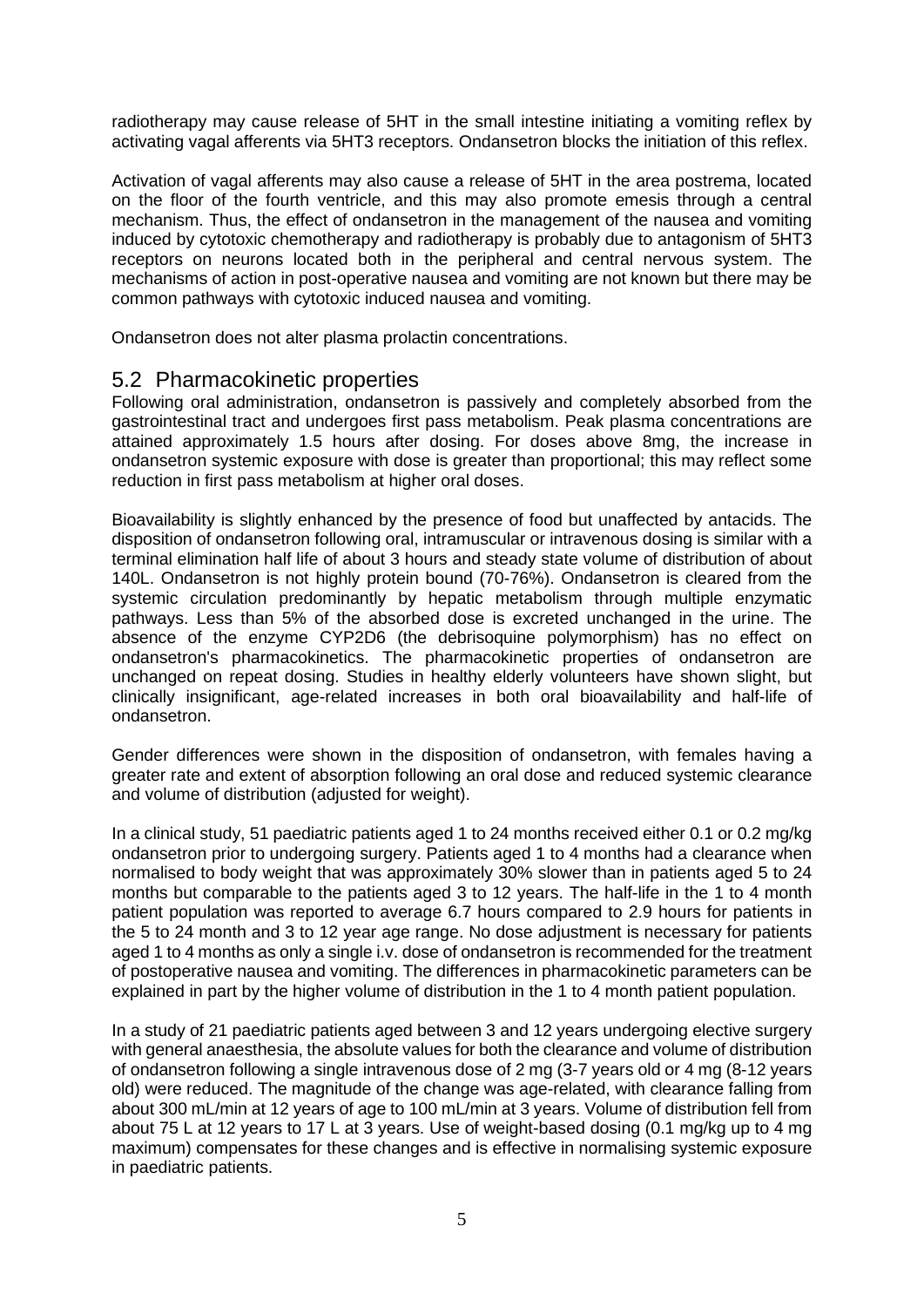Population pharmacokinetic analysis was performed on 74 patients aged 6 to 48 months following administration of 0.15 mg/kg i.v. ondansetron every 4 hours for three doses for the treatment of chemotherapy induced nausea and vomiting and 41 surgery patients aged 1 to 24 months following administration of a single 0.1 mg/kg or 0.2 mg/kg i.v. dose of ondansetron. Based on the population pharmacokinetic parameters for subjects aged 1 month to 48 months, administration of a 0.15 mg/kg i.v. dose of ondansetron every 4 hours for 3 doses would result in a systemic exposure (AUC) comparable to that observed in paediatric surgery subjects aged 5 to 24 months and previous paediatric studies in cancer (aged 4 to 18 years) and surgical (aged 3 to 12 years) subjects, at similar doses.

In patients with moderate renal impairment (creatinine clearance 15-60 mL/min), both systemic clearance and volume of distribution are reduced, resulting in a slight, but clinically insignificant, increase in elimination half-life (5.4 h). A study in patients with severe renal impairment who required regular haemodialysis (studied between dialyses) showed ondansetron's pharmacokinetics to be essentially unchanged. In patients with severe hepatic impairment, ondansetron's systemic clearance is markedly reduced with prolonged elimination half-lives (15-32 h) and an oral bioavailability approaching 100% due to reduced pre-systemic metabolism.

### 5.3 Preclinical safety data

Preclinical data revealed no special hazard for humans based on conventional studies of repeated dose toxicity, genotoxicity and carcinogenic potential.

Ondansetron and its metabolites accumulate in the milk of rats, milk/plasma-ratio was 5.2:1.

A study in cloned human cardiac ion channels has shown ondansetron has the potential to affect cardiac repolarisation via blockade of HERG potassium channels.

## **6 PHARMACEUTICAL PARTICULARS**

6.1 List of excipients Lactose Microcrystalline cellulose Maize Starch Magnesium stearate Opadry Y – 1- 7000 white (Contains hydroxy propyl cellulose 2910, Titanium Dioxide E171, Macrogol/ PEG400) Does not contain gluten

6.2 Incompatibilities

Not applicable.

6.3 Shelf life

Shelf life is 36 months (3 years) from manufacture.

6.4 Special precautions for storage Store below 25°C.

6.5 Nature and contents of container ONREX tablets 4mg: 10 tablets or 50 tablets in foil blisters.

ONREX tablets 8mg: 10 tablets or 50 tablets in foil blisters.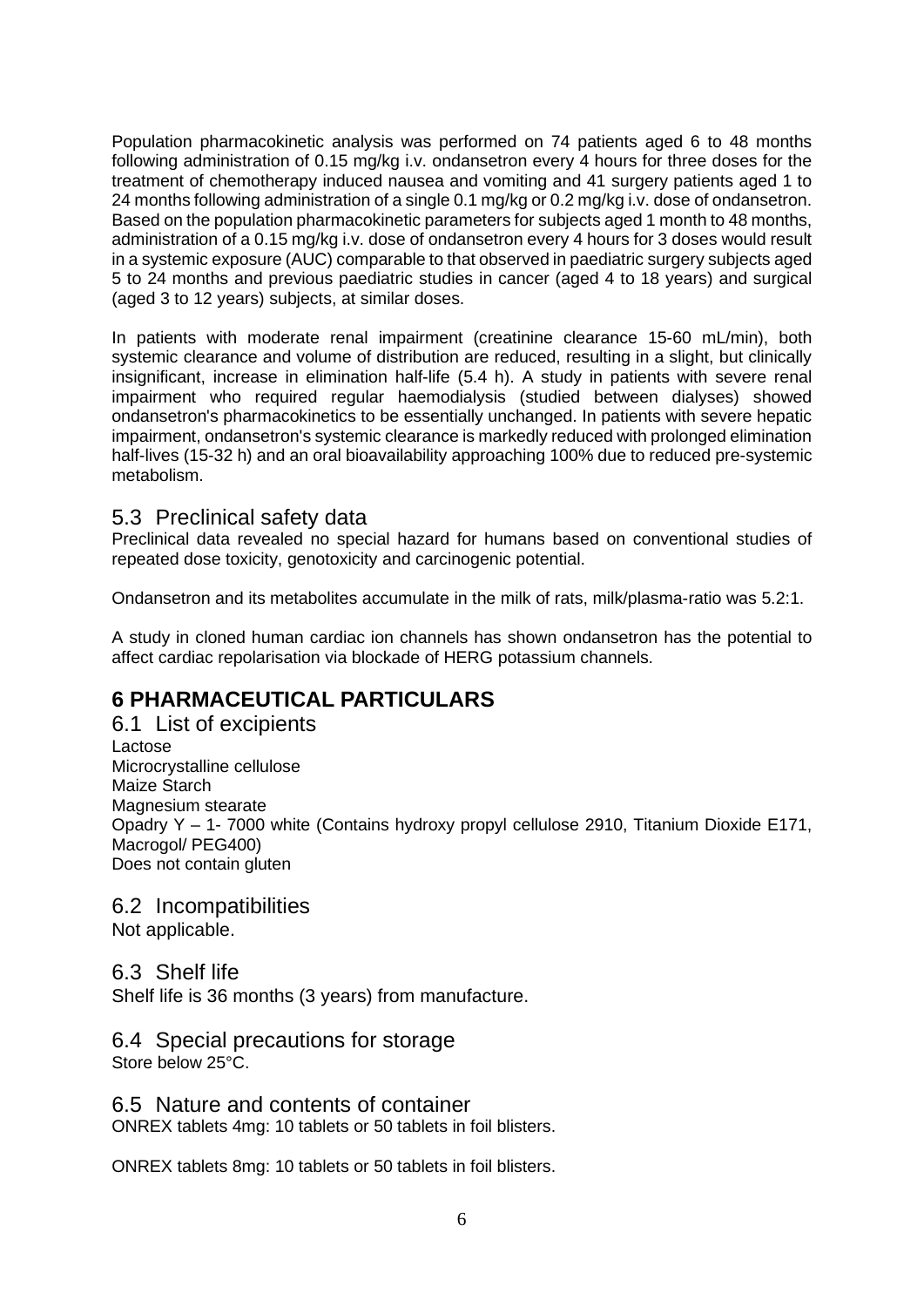6.6 Special precautions for disposal and other handling Not applicable.

## **7 MEDICINE SCHEDULE**

Prescription Medicine

## **8 SPONSOR**

Rex Medical Ltd PO Box 18-119 Glen Innes Auckland 1743

Telephone: (09) 574 6060 Fax: (09) 574 6070

## **9 DATE OF FIRST APPROVAL**

18 October 2007

## **10 DATE OF REVISION OF THE TEXT**

3 December 2019